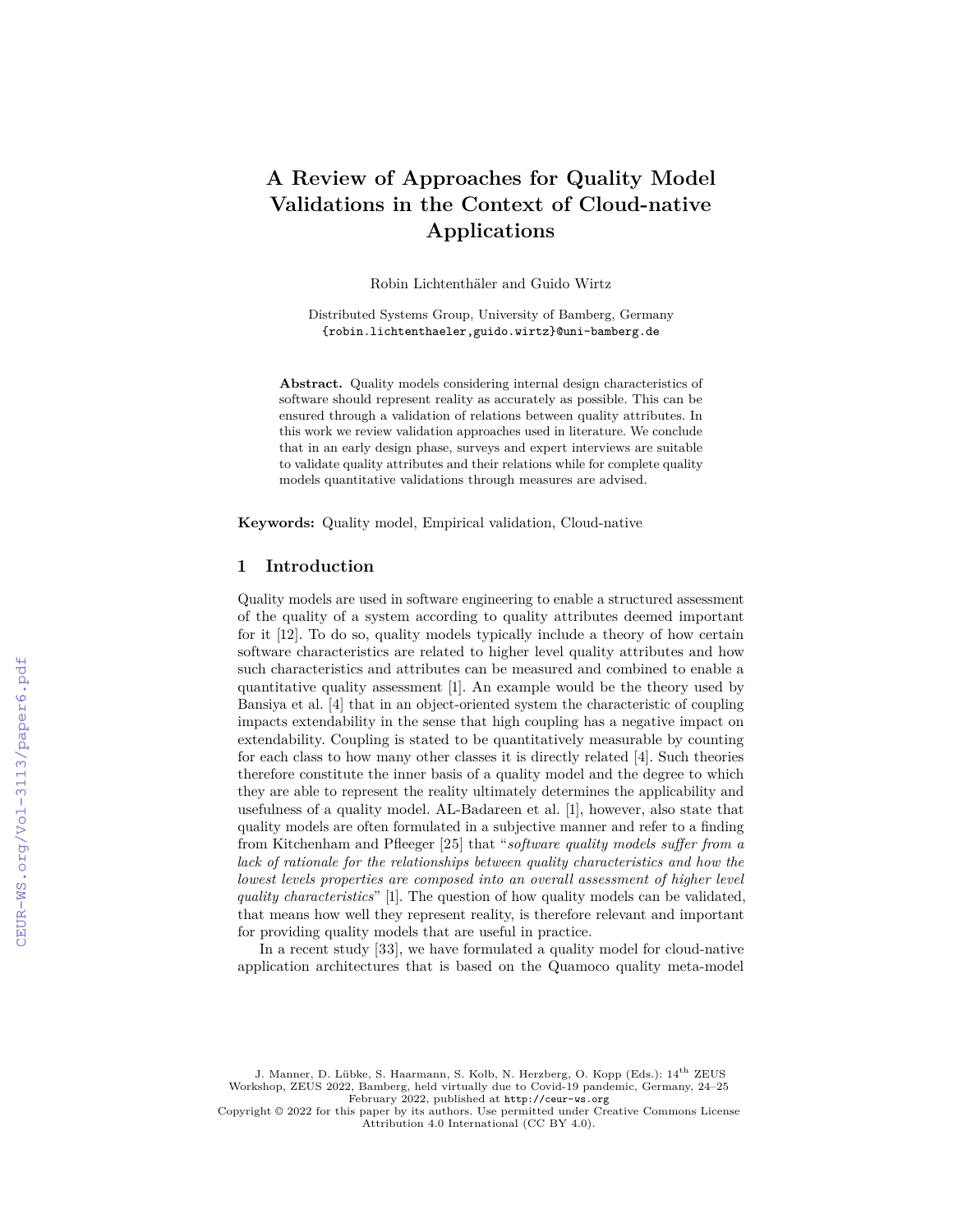[48]. Quality attributes are called *factors* in the Quamoco context and they can be either higher-level *quality aspects* or lower-level measurable *product factors*. To formulate *factors* and their interrelationships, called *impacts*, we relied on the ISO 25010 standard [19] in combination with suggestions from practitioner books. Nevertheless, the resulting quality model includes a subjective notion. A validation of the model and especially of the stated impacts would be beneficial for future work that uses the model. In this work, our aim therefore is to review existing approaches for validating quality models, especially in an empirical way. Our quality model for cloud-native applications [33] serves as a use case for which we want to derive implications for how a validation of such a newly created quality model could be performed and which aspects need to be considered. The contribution of this work is an overview of how and how often quality models proposed in literature are validated. In addition, we review approaches that exist to ensure the validity of quality models with implications for the formulation of new quality models. To summarize this, we aim to answer the following research questions:

**RQ1**: To what extent and how are quality models proposed in literature validated?

**RQ2**: Which implications can be derived for a proper validation of newly formulated quality models?

In the following, we provide some foundations on quality models in Sect. 2, discuss related work in Sect. 3 and present our methodology in Sect. 4. We describe our results and answers to our research questions in Sect. 5, before concluding our work with an outlook in Sect. 6.

# **2 Hierarchical Software Quality Models**

The term quality model is to some extent used ambiguously and can for example also refer to a list of rules checked through static code analysis [34] where quality is measured directly based on the number of rule violations found in a software. In this work, however, the focus is on so-called hierarchical quality models [4] where a hierarchy exists from lower-level measures to higher-level quality aspects. Hierarchical quality models can integrate and interrelate multiple quality aspects and enable a more detailed evaluation of software quality. In turn, theories are needed to state the relationships between lower-level measures and higher-level quality aspects mediated by software characteristics.

In broad fields, such as software engineering, theories are difficult to generalize and often apply well only within certain contexts. Therefore, different quality models exist for different domains, for example object-oriented systems [4], embedded systems [35], Web services [42], or SOA architectures [16]. A contrast to these specializations are the emerged standards for quality in software: ISO 9126 [18] and its successor ISO 25010 [19]. The consequence, however, is that these standards mainly cover higher level quality attributes and advice on how to measure and evaluate software quality. Nevertheless, the standards provide a theoretical basis which has been validated through the structured definition and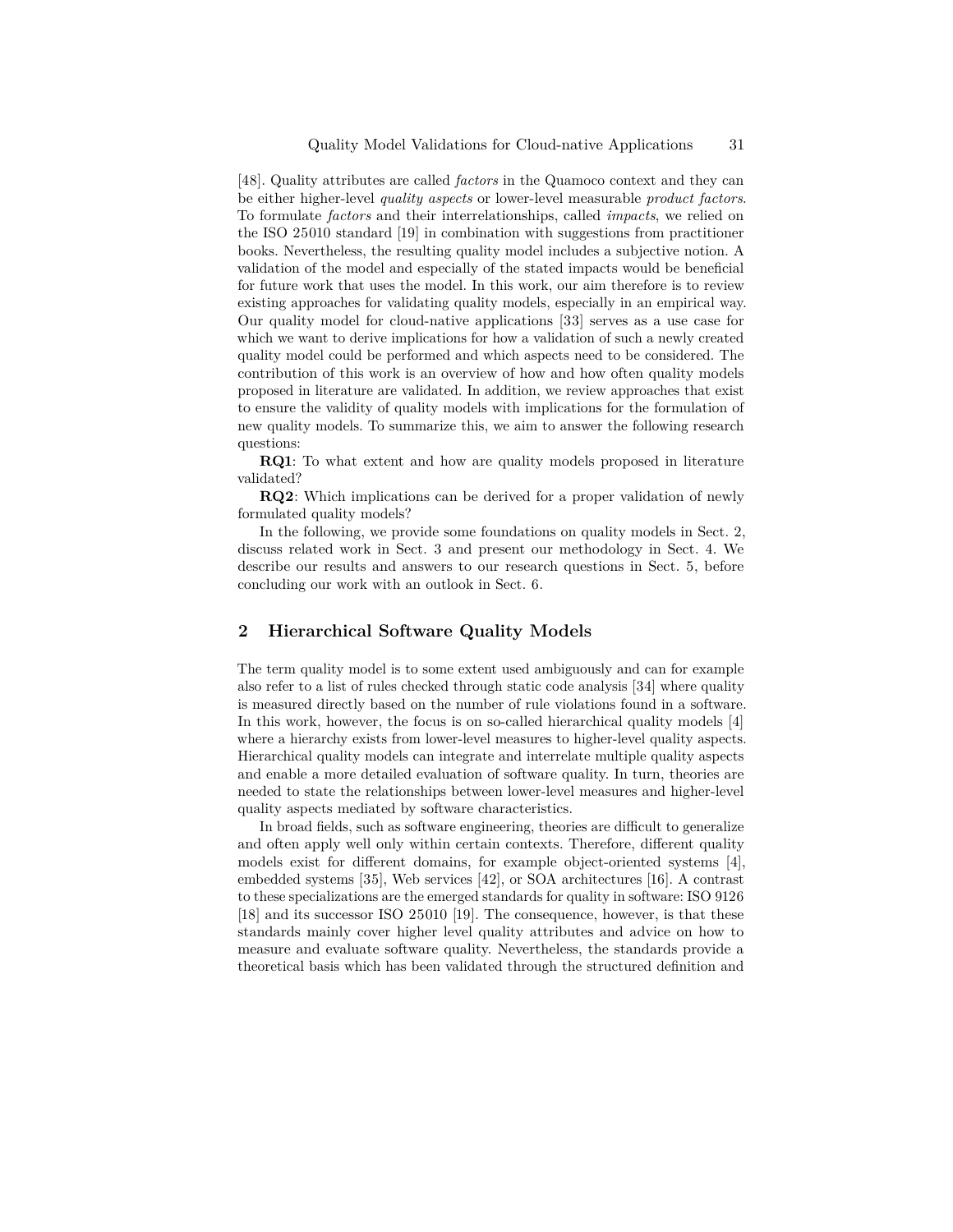refinement process involving a group of experts. But for context-specific quality models including lower level quality attributes and measures the question of how well the underlying theory maps to reality remains. The methodological approach for ensuring the validity of a theory, and therefore of a quality model, is referred to as validation. We distinguish validation from evaluation in this work by considering evaluation as the approach of using a quality model for evaluating the quality of a software. Although in literature, these two terms are used inconsistently. Another distinction which is important for discussing different validation approaches, is that between *internal characteristics* of a software which are evaluated by analyzing the internal implementation of a system and *external characteristics* of a software which can only be evaluated at runtime when observing its behavior. This distinction is in line with the ISO 9126 [18] and ISO 25010 [19] standards which consider internal and external quality, or Kitchenham et al. [26] who differentiate between "externally visible properties" and "internally visible properties". For both types of characteristics impacts on quality aspects can be stated, but typically impacts of external characteristics are more intuitive. An example would be the externally visible uptime of a system for which it can be stated that a high uptime has a positive impact on the availability quality aspect. Especially considering internal characteristics, a clear rationale for the relationships between quality attributes is therefore important, as also stated by Wagner et al. [48] who developed Quamoco, a meta-model for quality models, in which relationships between quality attributes are defined as *impacts*. When formulating a quality model based on their meta-model such impacts need to be stated based on valid reasoning, which can for example rely on logical reasoning, previous literature, or empirical methods where empirical evidence is considered to be statements from people with experience in the domain of a quality model, collected through interviews or surveys. Empirical methods in specific are also found important for the acceptance of quality models in practice by Moody [39] who reviewed quality attributes of conceptual models (which is a superset of models used in software engineering and therefore also includes quality models). In conclusion, that means that also a validation of a hierarchical software quality model should put a focus on the validity of the stated impacts for a quality model which describe the relationships between the different factors, also considering their importance in relation to each other. On the basis of these properties of hierarchical quality models, we designed our approach for reviewing quality models and validation approaches applied to them.

## **3 Related Work**

Our work is related to work considering the quality assurance of quality models themselves. In contrast to our perspective on the validity of the underlying theory, quality models can also be evaluated based on structural aspects: AL-Badareen et al. formulate a set of rules [1] for structural aspects of the impact graph of quality attributes. Furthermore, they formulate a set of rules for quality characteristics construction which, however, take into consideration a specific system to be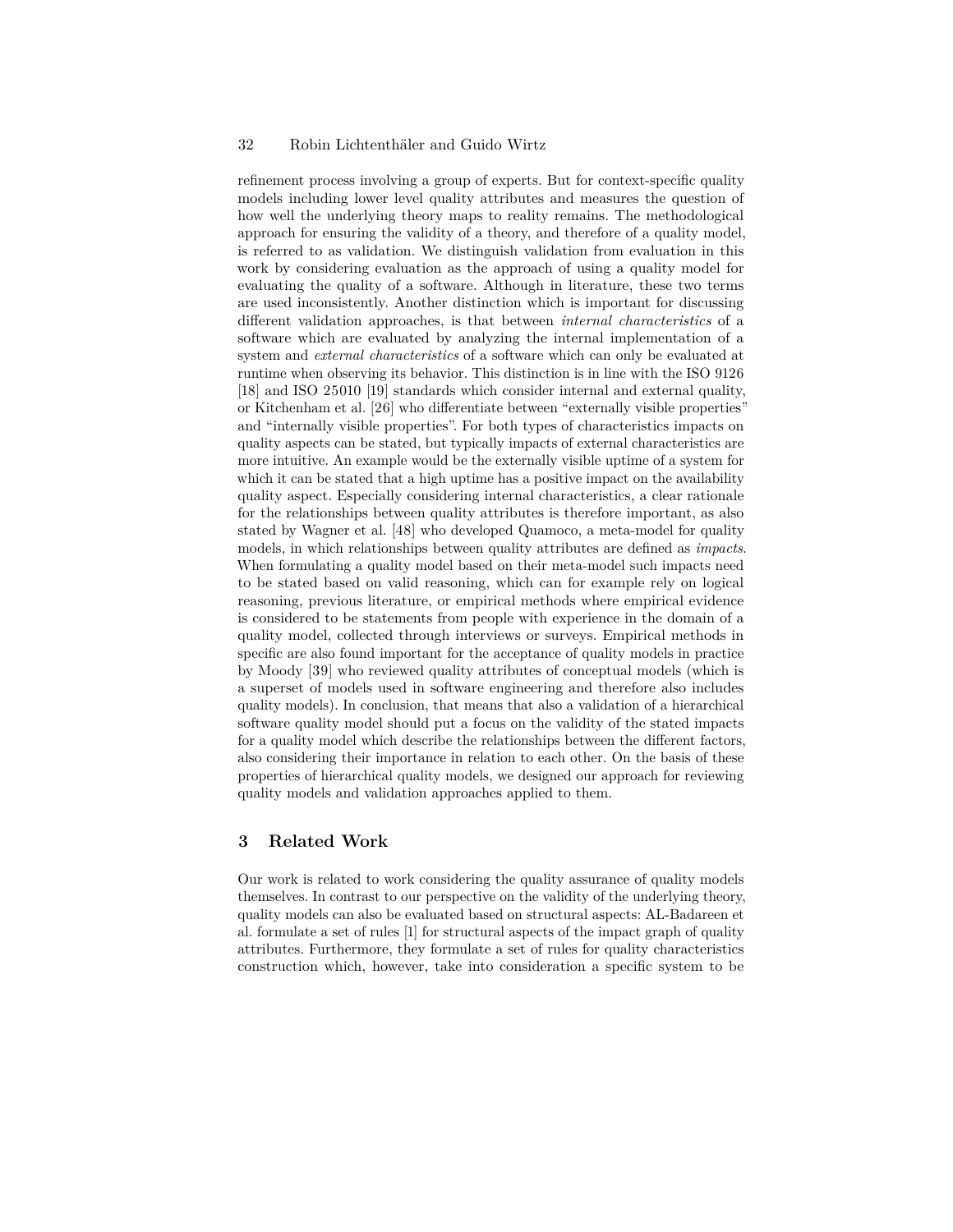evaluated. In addition, Moody [39] has done an evaluation of quality models for conceptual models and argues that empirical validation is important. He also discusses different methods to do so (e.g., laboratory experiments, action research, or surveys), but with a focus on the validation through applying a quality model, which is also important, but not practicable during the early design phase of a quality model as it is the case with our quality model for cloud-native applications. In addition, previous work has also systematically reviewed different quality models taking validation into consideration, but it is only addressed shortly. For example, Nistala et al. [41] only assess whether an evaluation has been done, but it is unclear if explicit validations of quality models are meant or evaluations of software systems using the quality model. Although Nistala et al. also report whether empirical approaches have been used, they are not discussed in detail. Yan et al. [49] shortly address validation methods used for quality models and find the categories *expert opinion*, *issue handling indicators*, and *industry validation*, but do not go into detail except from mentioning that validation is important for practical usage.

## **4 Methodology**

To get an overview of quality models proposed in literature and have a basis for our investigation, we rely on review papers that have already searched the literature for software quality models in a structured way and that reported the quality models they have found as results. As recent review papers, we found the one by Galli et al. [13] (23 results) who aim to measure the relevance of quality models, as well as the systematic mapping studies by Nistala et al. [41] (40 results), focusing on types of model elements used, and by Yan et al. [49] (31 results), focusing on the scope and maturity of quality models. Additionally, we included the mapping study by Oriol et al. [42] (47 results), because of their thematically related focus on web services. Because these review papers present their results in different ways, we hereby introduce the term *entry* to consolidate the results of these review papers in a generic way. An *entry* refers to a research undertaking which may span one or several publications and may or may not explicitly report a quality model. This way we can consider a quality model that has been presented in one paper, but validated, applied, or evolved in additional papers, as a single entry. And we can also include papers that do not explicitly report a quality model, but for example methods for validation which have been proposed independently from a specific quality model. After merging the results from the review papers and removing duplicates, we had 121 entries as an initial set for our investigation. Next, we classified all these entries according to the following criteria:

**– Type of contribution**: Not all studies present hierarchical quality models with explicit factors and impacts, only those that do were classified as contributing a *model*. Others contribute a *meta-model* for quality models, just a *taxonomy* which cannot be used as a quality model, or any kind of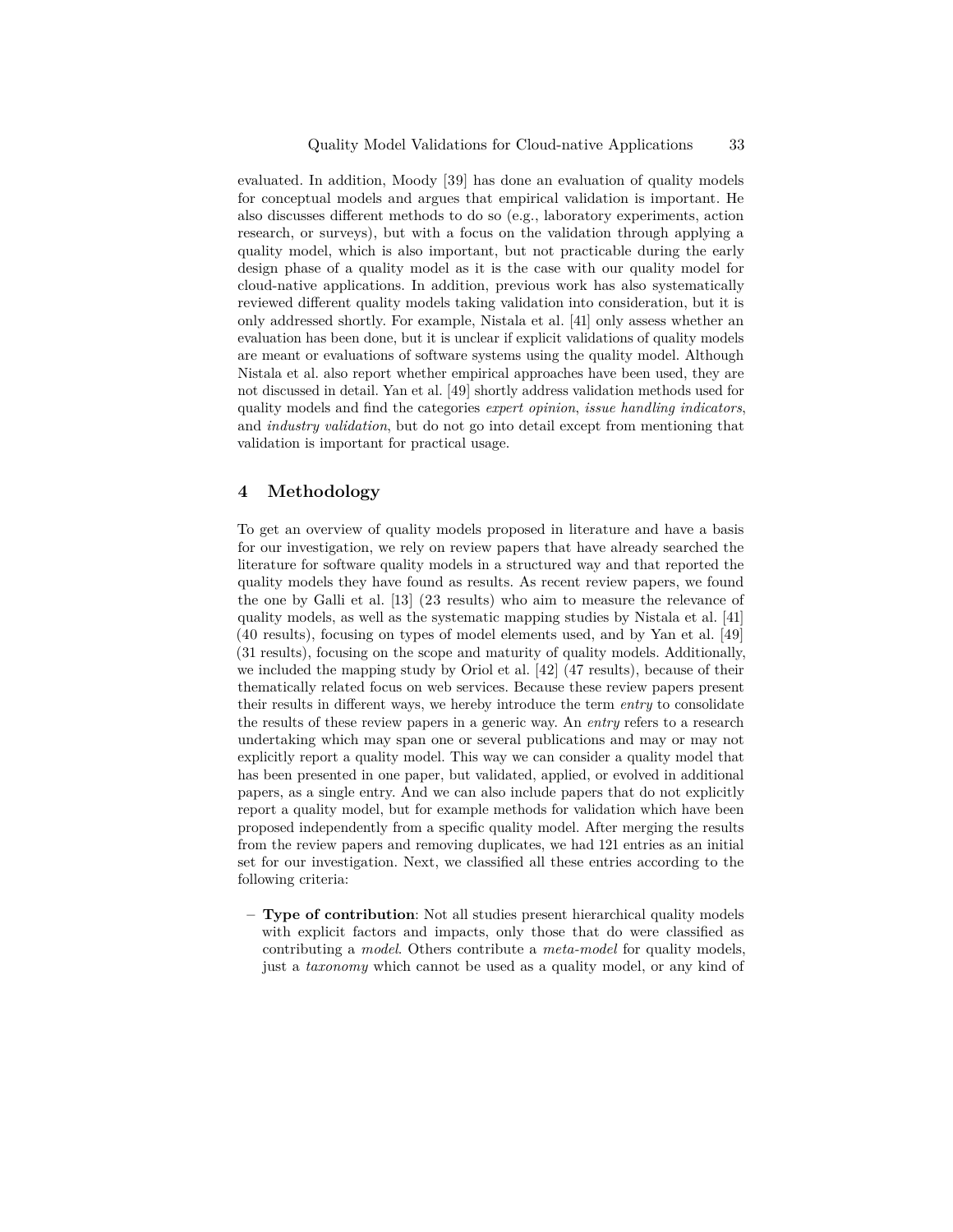*method* in the context of quality models (for example how to create a quality model or apply it within an organization). Studies that present a specific method for validating quality models were classified as *validation-method*.

- **– Characteristics** considered: For each quality model we differentiate between the characteristics it considers, namely *internal characteristics* and *external characteristics* of a software as described in Sect. 2.
- **– Rationale** for non-trivial relationships between quality attributes: This criterion covers the rationale which is used for stating impacts between factors and their relative strength, however considering only non-trivial relationships (In contrast, a trivial relationship would be that a lower latency positively impacts performance efficiency). A rationale can be argumentation simply based on *logical implication* or by relying on existing work (*literature-based*). Empirical evidence can be provided by relying on a small set of experts (*empirical-experts*), for example through interviews, or a structured survey among a larger set of participants (*empirical-survey*) can be used. For a quantification of the relative strengths of impacts, *algorithmic* evaluations are sometimes used. If no rationale is provided or it is not possible to determine it, we classified an entry as *none*.

It has to be noted that for each criterion multiple values could be assigned, for example when both internal and external characteristics are considered or a model together with a method is presented. To ensure that we do not miss validations of quality models published separately after the publication of a quality model, we performed a forward search by looking at the citations for each entry. However, we restricted the forward search to a filtered list of entries which only includes entries where the type of contribution includes a *model* or *evaluationmethod* and the considered characteristics include *internal characteristics*. Our focus on internal characteristics is due to our use case of the quality model for cloud-native application architectures [33] which aims to evaluate software architectures at design time based on architectural models. Formulating impacts on quality aspects from internal characteristics is more difficult, because the actual behavior of a system can only be observed at runtime. Therefore validations for such stated impacts are especially important. For the forward search we used SemanticScholar1 and searched the citations with the keywords **evaluation** or **validation**. The forward search lead to an additional set of 11 publications. Together with the filtered list of entries our final list which forms the basis of our investigation thus consists of 50 entries and can be found online2 . Detailed information on the used literature, the search process, and classifications can also be found in the corresponding repository for this site<sup>3</sup>. To answer our research questions, we then quantitatively and qualitatively investigated these 50 entries to gain insights and provide implications for validations of quality models.

 $^1$  <https://www.semanticscholar.org/>

 $^2$  <https://r0light.github.io/qualitymodel-validations-review/>

 $^3$  <https://github.com/r0light/qualitymodel-validations-review>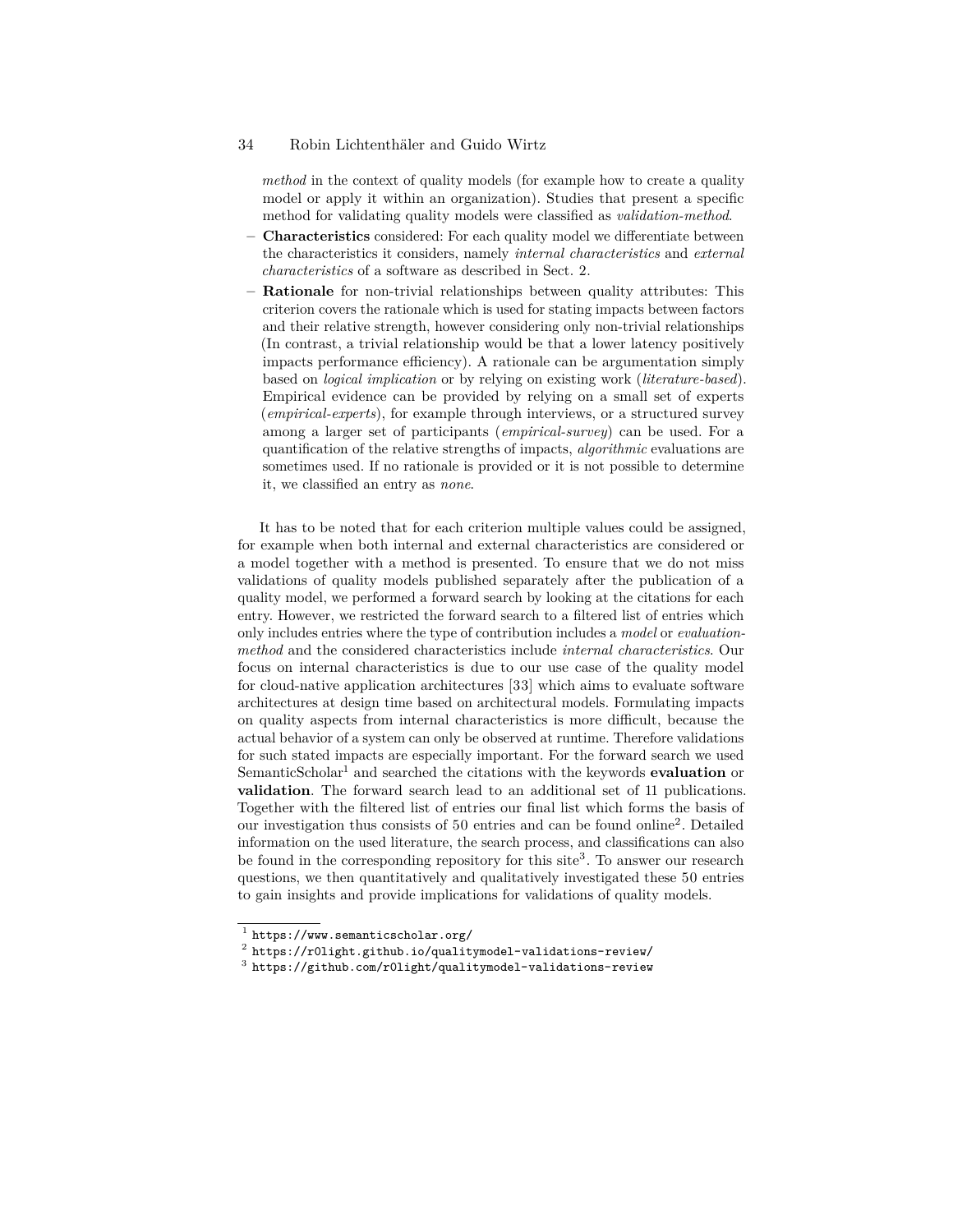# **5 Results & Implications**



**Fig. 1.** Count of different types of rationale used

Overall, we were interested in the types of rationale on which the theoretical concepts of quality models are based. In Fig. 1 it can be seen that the majority of quality models relies on previously published literature or uses logical implication to infer conceptual relationships between factors. From a historical perspective it can be seen that early quality models for example from Boehm [5], McCall [37], or Dromey [11] have been formulated and described in comprehensive research reports using experience and logical implication. Later works then relied on them [4, 43] until the ISO standards [18, 19] became available and were again frequently used as a basis [3, 8–10, 14, 17, 21, 22, 24, 28, 32, 40, 44–47]. This shows a tendency to rely on existing literature for a sound theoretical foundation so that a further validation is less important. Empirical approaches are nevertheless also frequently used, especially for more recent domain-specific quality models [15, 35, 36, 38] which are more difficult to cover with the more general standards.

To answer **RQ1** we classified each entry according to whether an explicit approach has been used to validate the proposed quality model. Out of the 50 entries in our result set, 40 do present a quality model and from these we found 18 which included an explicit validation approach. The approach and scope of the validations however are diverse and we therefore further classified the validation approaches according to the scope in focus. For this classification of validations based on their scope we also considered the remaining 10 entries presenting validation methods, independently from a specific quality model An overview of the different validation approaches is provided in Fig. 2. On the left side of Fig. 2 the elements of a quality model in the sense of the Quamoco meta-model are shown while on the right side different perspectives on a software system are shown. The arrows represent relations and the stethoscopes  $(\vartheta)$  signify measures attached to the different perspectives on a system. So, for example, a measure at the source code level could be used to measure the degree to which a product factor is present and the product factor impacts a quality aspect which in turn might impact a higher level quality aspect. The numbered magnifiers  $(0)$  show the different scopes of validation approaches depending on which elements or relations are in focus. Generally, a differentiation can be done based on the amount of information needed for a validation and the point in time when a validation is suitable. In Table 1 additional details for the different validation approaches are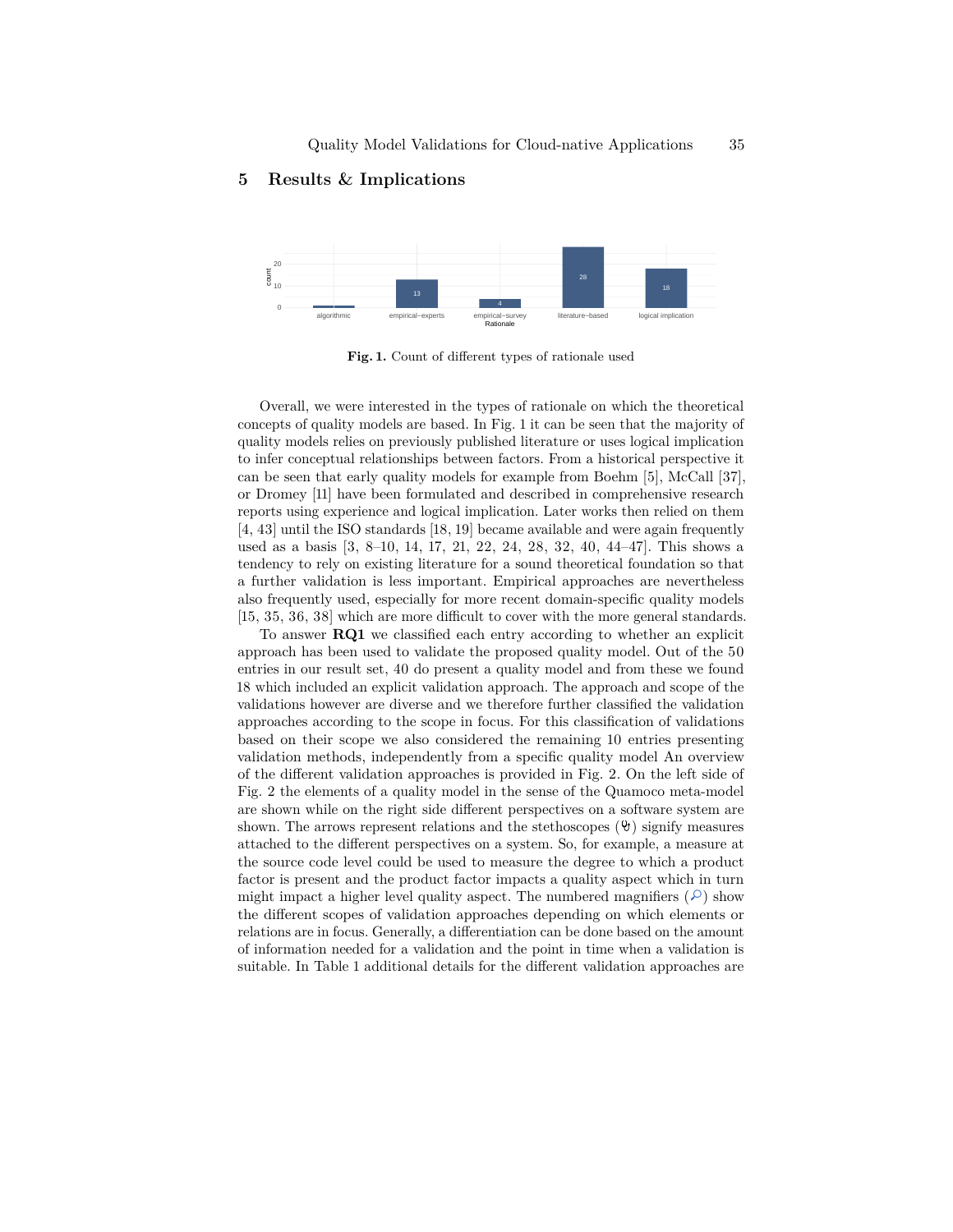provided, including which elements of a quality model are required. It can be seen that the validation of factors themselves  $(V1)$ , the impacts between factors  $(V2)$ and relative weights of impacts (V3) can be done solely based on factors proposed for a quality model, and therefore also early in the design phase of a quality model (early in the sense that only factors are defined). Using interviews with experts, Gerpheide et al. [15] have defined and validated factors (V1) and Mayr et al. [35] early validated their model (V1, V2, V3) regarding comprehensibility, appropriate level of abstraction, and consistent classifications through conducting multiple workshops. Lampasona et al. [31] present an approach to rate the minimality and completeness of factors (V1) using interviews with experts. Surveys among practitioners have been used by Mehmood et al. [38] and Gerpheide et al. [15] to validate impacts  $(V2)$  and their weights  $(V3)$  from product factors on quality aspects by calculating the agreement of respondents regarding the existence and type of impacts. In a similar way, also Khomh et al. [23] validated impacts and their weights (V2, V3), although they investigated design patterns instead of product factors. In our opinion, however, product factors are just a more general construct through which also patterns can be expressed. An additional frequently used approach for assigning weights to impacts on quality aspects (V3) is the Analytical Hierarchical Process [2, 7, 29] in which experts compare impacts for a quality aspect pairwise and based on that weights are calculated.



**Fig. 2.** Overview of possibilities for quality model validations

In contrast to that are validations for completely defined quality models, that means quality models with factors, measures, and relationships between them: Kläs et al. [27] validated factors based on diversification (V1) of measures and overall validity through a comparison with expert ratings (V7). A comparison with expert ratings  $(V7)$ , also for relations specifically  $(V3, V4)$ , has been done by Bansiya et al. [4] and Mayr et al. [35]. Braeuer et al. [6] validated measures by comparing them with previously gained measurements (V4). Finally, also considering external measures, Jung et al. [20] compared external measures with user measures (V6) while Kvam et al. [30] and Yu et al. [50] correlated internal measures with external measures (V5), such as productivity or performance.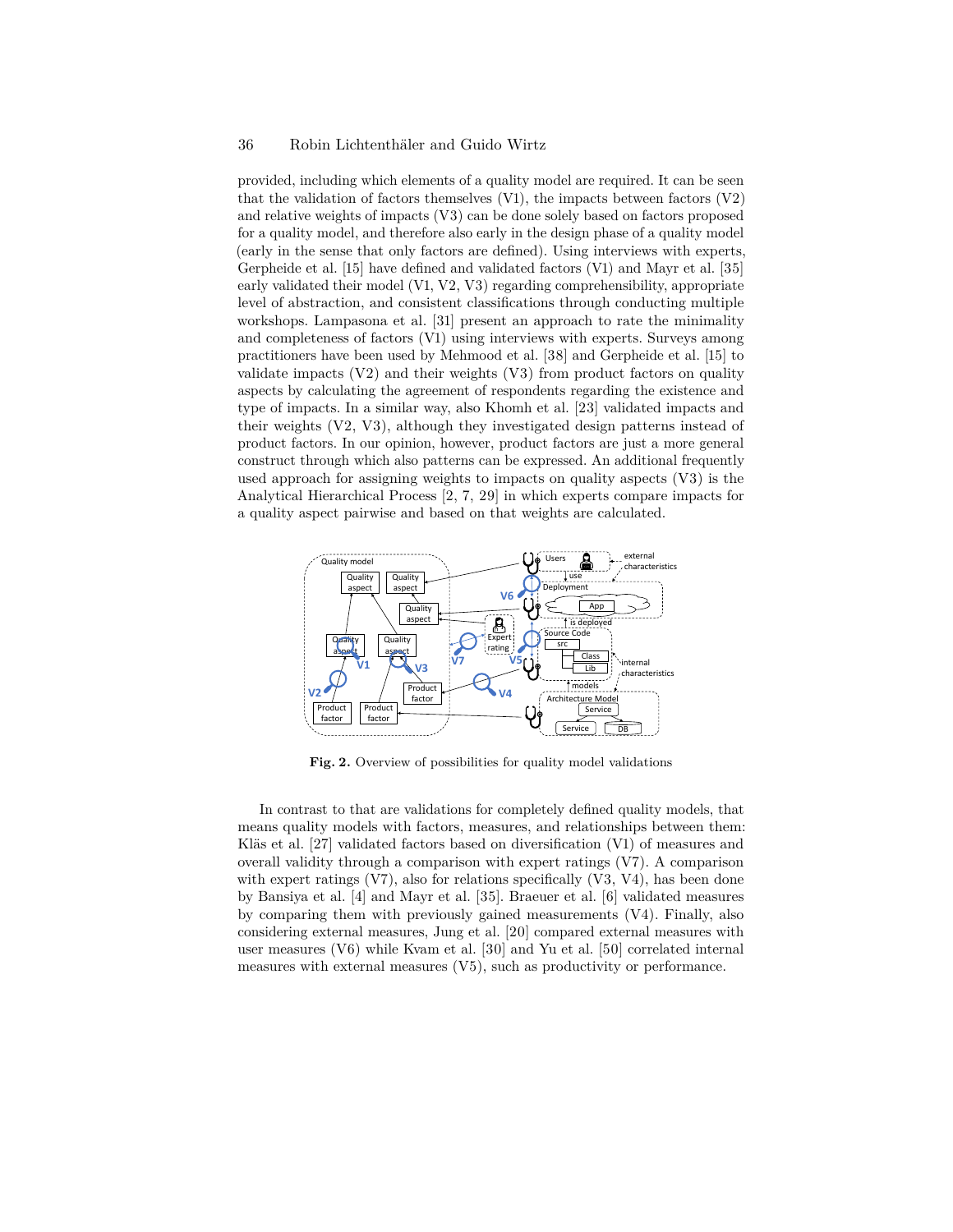| Validation target                                  | Required elements Examples                 |                            | Early? |
|----------------------------------------------------|--------------------------------------------|----------------------------|--------|
| V1 Quality Aspect                                  | Factors                                    | [15, 27, 31, 35]           |        |
| V2 ProductFactor-QualityAspect                     | Factors                                    | [15, 23, 35, 38]           |        |
| V3 ProductFactorImpactWeights                      | Factors                                    | [2, 7, 15, 23, 29, 35, 38] |        |
| V4 CodeMeasure-ProductFactor                       | Factors, Measures                          | [4, 6, 35]                 |        |
| V5 DeploymentMeasure-CodeMeasure Factors, Measures |                                            | [30, 50]                   |        |
| V6 UserMeasure-DeploymentMeasure Factors, Measures |                                            | $\left[20\right]$          |        |
| V7 ExpertRating-QualityModelResult                 | Factors, Measures,<br><b>Expert Rating</b> | [4, 27, 35]                |        |

**Table 1.** Validation approach scope details

Regarding **RQ2** and the context of our quality model [33] we can therefore state that in an early phase of quality model formulation, where not all elements of a quality model are defined yet, surveys and interviews can be used for validation. This fits the context of cloud-native applications, because it is a comparatively new topic where less existing literature to rely on exists. Therefore, there is also a lack of measures focusing on the architectural level of service interactions and cloud deployment options [33] which makes validations where such measures are needed difficult. Nevertheless, when all elements of a newly formulated quality model are defined, the quality model should also be validated by comparisons of complete evaluations with earlier evaluations or independent evaluations by experts. In addition, it is common to rely on standards as a foundation which can therefore also be recommended for new quality models. A challenge that remains is the large number of factors [33] for which no implications can be derived from the literature, because the considered quality models contained less factors. Finally, an interesting observation is that we did not find any validations for quality models taking architectural models into consideration.

# **6 Conclusion and Outlook**

Ensuring the validity of quality models regarding their internal conceptual basis is important for their applicability and usefulness in practice. During our investigation we found that creators of quality models mostly rely on existing literature for a validated foundation, but also explicit empirical methods are frequently used, especially for domain-specific quality models. A limitation of our work is that we relied on existing survey papers for our literature base, but we added a forward search based on the considered literature to also include more recent work. We plan to apply these results on our recently proposed quality model for cloud-native applications by performing a survey to validate its factors and impacts.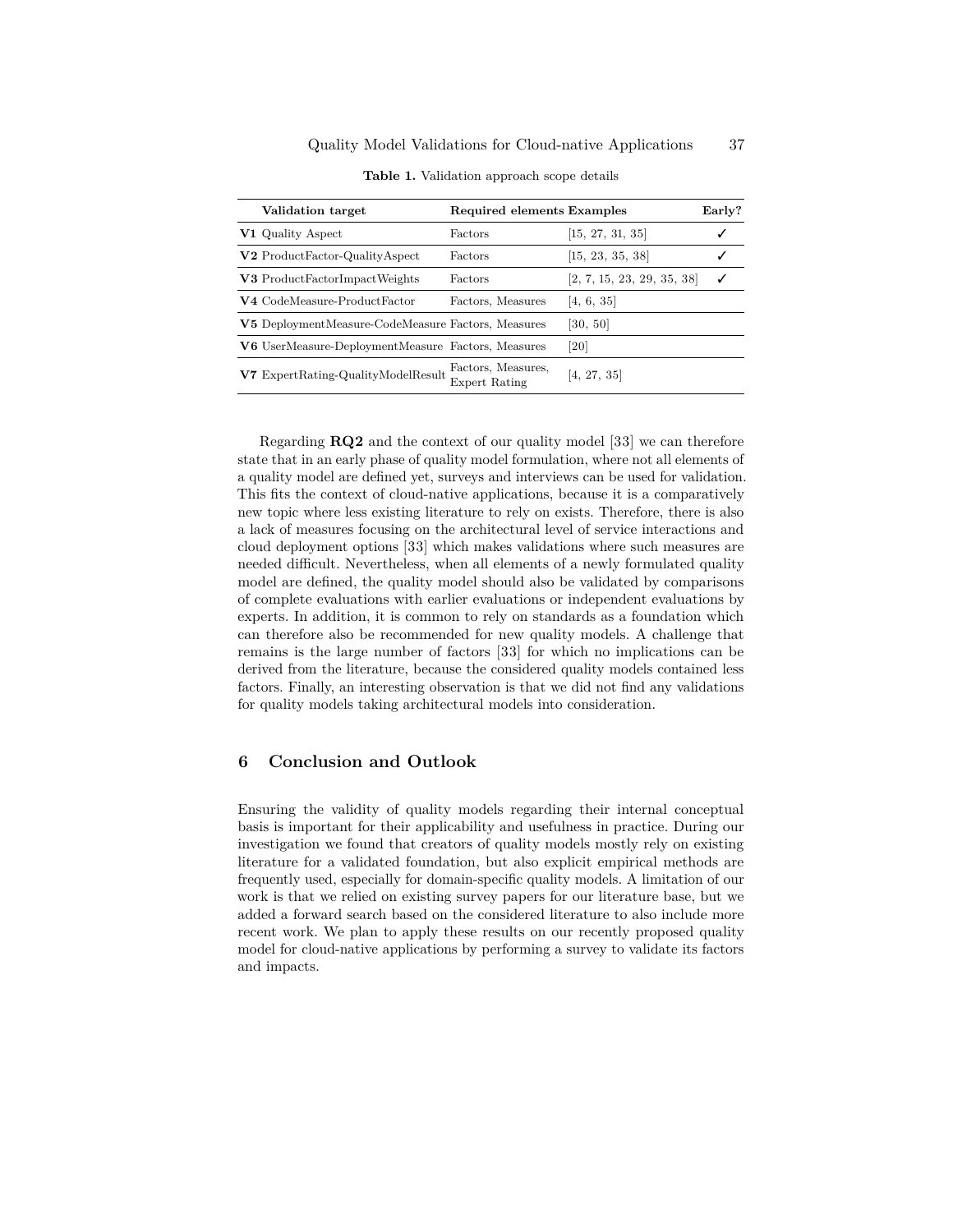#### **References**

- 1. AL-Badareen, A.B., Desharnais, J.M., Abran, A.: A suite of rules for developing and evaluating software quality models. In: Software Measurement, pp. 1–13. Springer International Publishing (2015), [https://doi.org/10.1007/978-3-319-24285-9\\_1](https://doi.org/10.1007/978-3-319-24285-9_1)
- 2. Alrawashdeh, T.A., Muhairat, M.I., Alqatawneh, S.M.: A quantitative evaluation of ERP systems quality model. In: 11th International Conference on Information Technology: New Generations. IEEE (2014), <https://doi.org/10.1109/itng.2014.37>
- 3. Alvaro, A., Almeida, E., Meira, R.: Towards a software component quality model. In: Submitted to the 5th International Conference on Quality Software. Citeseer (2005)
- 4. Bansiya, J., Davis, C.: A hierarchical model for object-oriented design quality assessment. IEEE Transactions on Software Engineering 28(1), 4–17 (2002), <https://doi.org/10.1109/32.979986>
- 5. Boehm, B.W., Brown, J.R., Lipow, M.: Quantitative evaluation of software quality. In: Proceedings of the 2nd International Conference on Software Engineering. p. 592–605. ICSE '76, IEEE, Washington, DC, USA (1976), [https://doi.org/10.](https://doi.org/10.5555/800253.807736) [5555/800253.807736](https://doi.org/10.5555/800253.807736)
- 6. Braeuer, J., Ploesch, R., Saft, M.: Measuring maintainability of OO-software - validating the IT-CISQ quality model. In: Advances in Intelligent Systems and Computing, pp. 283–301. Springer International Publishing (2016), [https:](https://doi.org/10.1007/978-3-319-46535-7_22) [//doi.org/10.1007/978-3-319-46535-7\\_22](https://doi.org/10.1007/978-3-319-46535-7_22)
- 7. Correia, J.P., Kanellopoulos, Y., Visser, J.: A survey-based study of the mapping of system properties to ISO/IEC 9126 maintainability characteristics. In: IEEE International Conference on Software Maintenance. IEEE (2009), [https://doi.org/](https://doi.org/10.1109/icsm.2009.5306346) [10.1109/icsm.2009.5306346](https://doi.org/10.1109/icsm.2009.5306346)
- 8. Dixit, D.: Cbqm: Component based quality model. In: 4th International Conference on Reliability, Infocom Technologies and Optimization. pp. 1–5. Citeseer (2013)
- 9. Domínguez, K., Pérez, M., Grimán, A.C., Ortega, M., Mendoza, L.E.: Software quality model based on software development approaches. In: 11th IASTED International Conference on Software Engineering and Applications. p. 1–6. SEA '07, ACTA (2007), <https://doi.org/10.5555/1647636.1647638>
- 10. Dominguez-Mayo, F.J., Escalona, M.J., Mejias, M., Torres, A.H.: A quality model in a quality evaluation framework for MDWE methodologies. In: Fourth International Conference on Research Challenges in Information Science (RCIS). IEEE (2010), <https://doi.org/10.1109/rcis.2010.5507323>
- 11. Dromey, R.: A model for software product quality. IEEE Transactions on Software Engineering 21(2), 146–162 (1995), <https://doi.org/10.1109/32.345830>
- 12. Ferenc, R., Hegedűs, P., Gyimóthy, T.: Software product quality models. In: Evolving Software Systems, pp. 65–100. Springer Berlin Heidelberg (2013), [https:](https://doi.org/10.1007/978-3-642-45398-4_3) [//doi.org/10.1007/978-3-642-45398-4\\_3](https://doi.org/10.1007/978-3-642-45398-4_3)
- 13. Galli, T., Chiclana, F., Siewe, F.: Software product quality models, developments, trends, and evaluation. SN Computer Science 1(3) (2020), [https://doi.org/10.](https://doi.org/10.1007/s42979-020-00140-z) [1007/s42979-020-00140-z](https://doi.org/10.1007/s42979-020-00140-z)
- 14. Gehlert, A., Metzger, A.: Quality Reference Model for SBA. S-CUBE consortium (2008)
- 15. Gerpheide, C.M., Schiffelers, R.R.H., Serebrenik, A.: Assessing and improving quality of QVTo model transformations. Software Quality Journal 24(3), 797–834 (2015), <https://doi.org/10.1007/s11219-015-9280-8>
- 16. Goeb, A., Lochmann, K.: A software quality model for SOA. In: Proceedings of the 8th international workshop on Software quality - WoSQ '11. ACM (2011), <https://doi.org/10.1145/2024587.2024593>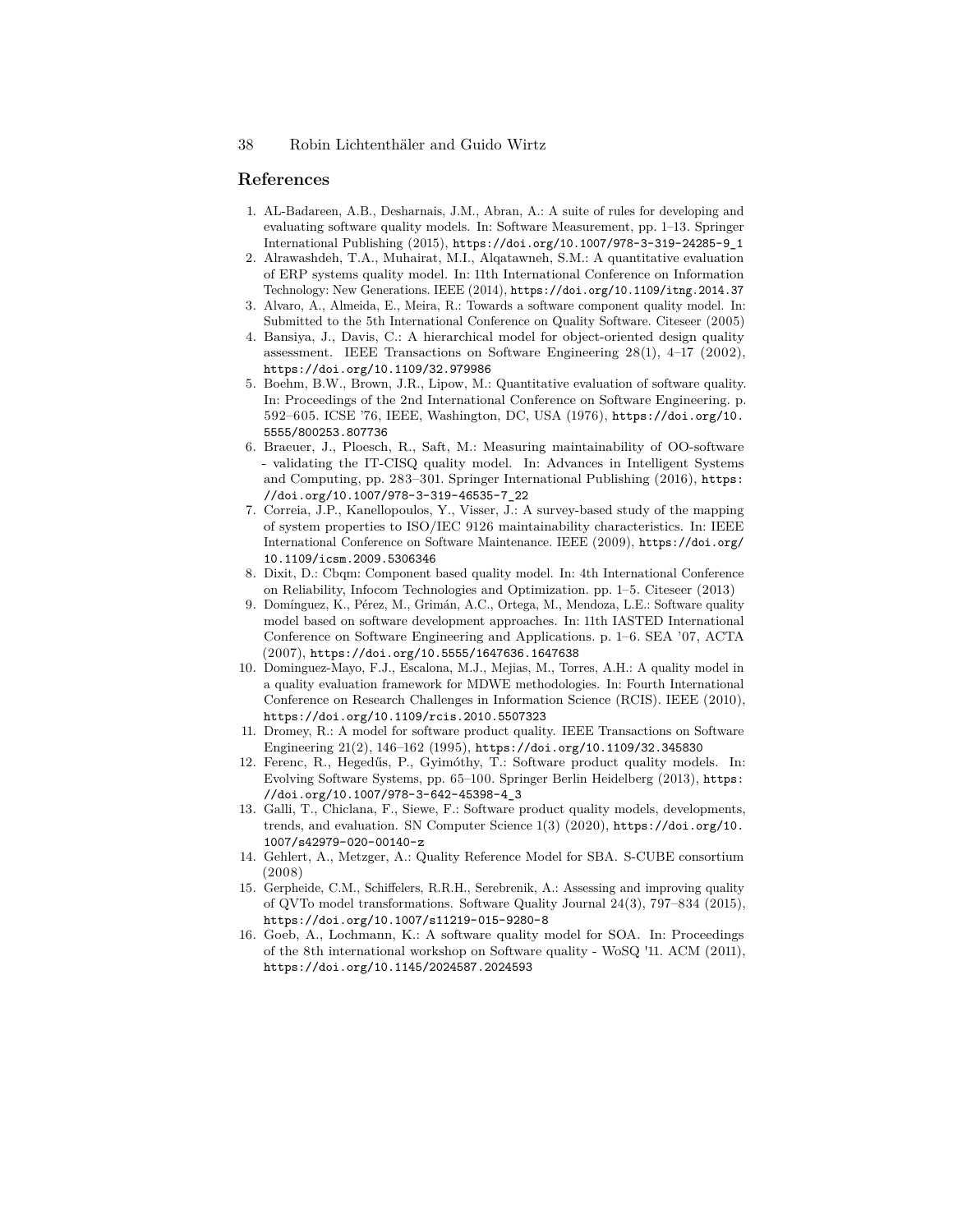- 17. Hu, W., Loeffler, T., Wegener, J.: Quality model based on ISO/IEC 9126 for internal quality of MATLAB/simulink/stateflow models. In: IEEE International Conference on Industrial Technology. IEEE (2012), <https://doi.org/10.1109/icit.2012.6209958>
- 18. ISO/IEC: ISO/IEC 9126 software engineering— product quality. Online (2001), <https://www.iso.org/standard/22749.html>
- 19. ISO/IEC: ISO/IEC 25000 Systems and software engineering Systems and software Quality Requirements and Evaluation (SQuaRE). Online (2014), [https:](https://www.iso.org/standard/64764.html) [//www.iso.org/standard/64764.html](https://www.iso.org/standard/64764.html)
- 20. Jung, H.W.: Validating the external quality subcharacteristics of software products according to ISO/IEC 9126. Computer Standards & Interfaces 29(6), 653–661 (2007), <https://doi.org/10.1016/j.csi.2007.03.004>
- 21. Kalaimagal, S., Srinivasan, R.: Q'facto 12: an improved quality model for cots components. ACM SIGSOFT Software Engineering Notes 35(2), 1–4 (2010), <https://doi.org/10.1145/1734103.1734116>
- 22. Kanellopoulos, Y., Tjortjis, C., Heitlager, I., Visser, J.: Interpretation of source code clusters in terms of the ISO/IEC-9126 maintainability characteristics. In: 12th European Conference on Software Maintenance and Reengineering. IEEE (2008), <https://doi.org/10.1109/csmr.2008.4493301>
- 23. Khomh, F., Guéhéneuc, Y.G.: DEQUALITE: building design-based software quality models. In: 15th Conference on Pattern Languages of Programs. ACM (2008), <https://doi.org/10.1145/1753196.1753199>
- 24. Kim, C., Lee, K.: Software quality model for consumer electronics product. In: Ninth International Conference on Quality Software. IEEE (2009), [https://doi.org/10.](https://doi.org/10.1109/qsic.2009.58) [1109/qsic.2009.58](https://doi.org/10.1109/qsic.2009.58)
- 25. Kitchenham, B., Pfleeger, S.: Software quality: the elusive target [special issues section]. IEEE Software 13(1), 12–21 (1996), <https://doi.org/10.1109/52.476281>
- 26. Kitchenham, B., Linkman, S., Pasquini, A., Nanni, V.: The squid approach to defining a quality model. Software Quality Control 6(3), 211–233 (1997), [https:](https://doi.org/10.1023/a:1018516103435) [//doi.org/10.1023/a:1018516103435](https://doi.org/10.1023/a:1018516103435)
- 27. Kläs, M., Lochmann, K., Heinemann, L.: Evaluating a quality model for software product assessments – a case study. In: Proc. of SQMB (2011)
- 28. Kumar, A., Grover, P.S., Kumar, R.: A quantitative evaluation of aspect-oriented software quality model (AOSQUAMO). ACM SIGSOFT Software Engineering Notes 34(5), 1–9 (2009), <https://doi.org/10.1145/1598732.1598736>
- 29. Kumar, P., Singh, S.K.: A comprehensive evaluation of aspect-oriented software quality (AOSQ) model using analytic hierarchy process (AHP) technique. In: 2nd International Conference on Advances in Computing, Communication, & Automation (ICACCA). IEEE (2016), <https://doi.org/10.1109/icaccaf.2016.7748957>
- 30. Kvam, K., Lie, R., Bakkelund, D.: Legacy system exorcism by pareto's principle. In: Companion to the 20th annual ACM SIGPLAN conference on Object-oriented programming, systems, languages, and applications - OOPSLA '05. ACM (2005), <https://doi.org/10.1145/1094855.1094959>
- 31. Lampasona, C., Mayr, A., Saft, M.: Early validation of software quality models with respect to minimality and completeness: An empirical analysis. In: Software Metrik Kongress (2013)
- 32. Lee, K., Lee, S.J.: A quantitative software quality evaluation model for the artifacts of component based development. In: Sixth International Conference on Software Engineering, Artificial Intelligence, Networking and Parallel/Distributed Computing and First ACIS International Workshop on Self-Assembling Wireless Networks (SNPD/SAWN'05). IEEE (2005), <https://doi.org/10.1109/snpd-sawn.2005.7>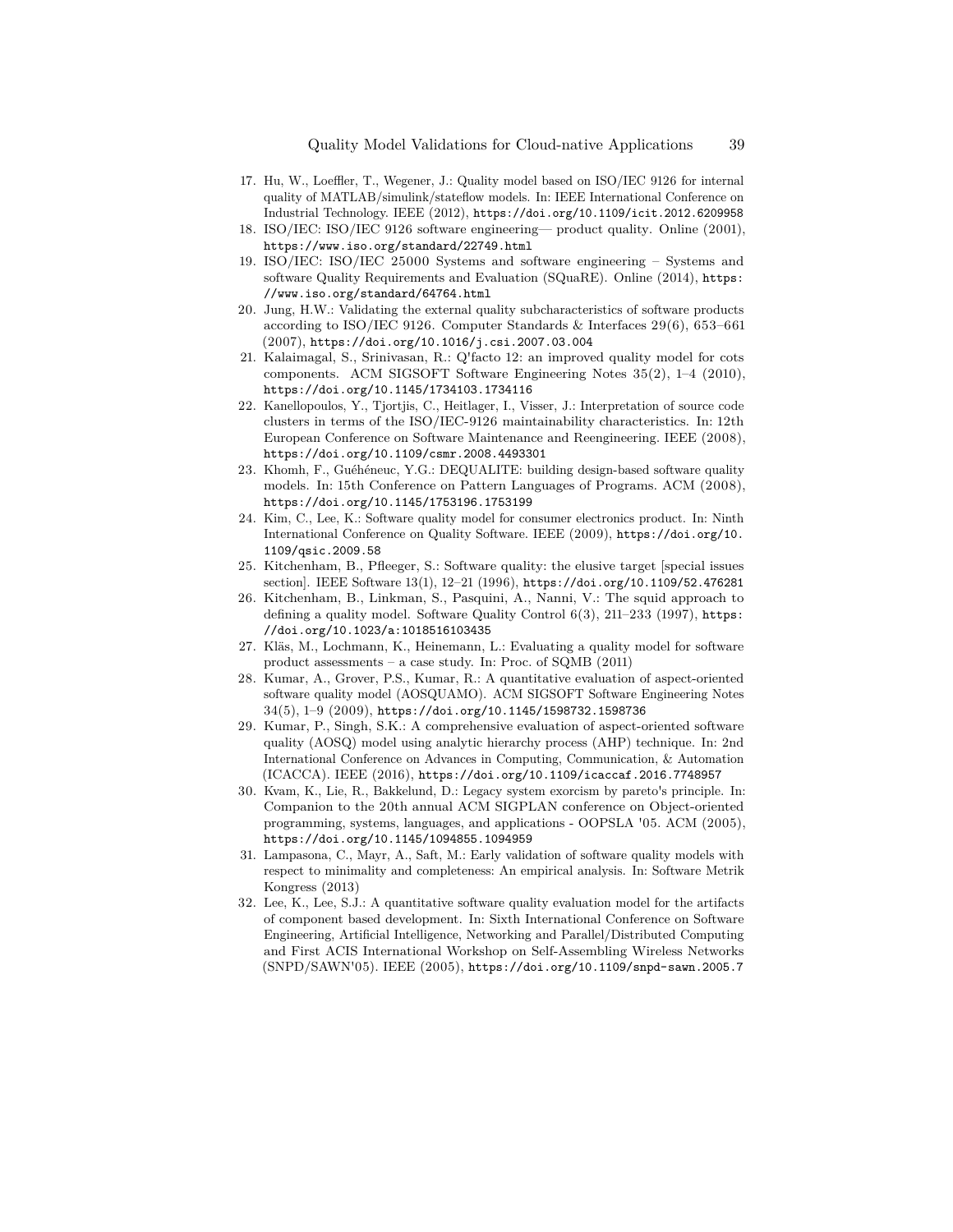- 33. Lichtenthäler, R., Wirtz, G.: Towards a Quality Model for Cloud-native Applications. In: European Conference on Service-Oriented and Cloud Computing. ESOCC 2022. Springer (2022), (to appear)
- 34. Louridas, P.: Static code analysis. IEEE Software 23(4), 58–61 (jul 2006), [https:](https://doi.org/10.1109/ms.2006.114) [//doi.org/10.1109/ms.2006.114](https://doi.org/10.1109/ms.2006.114)
- 35. Mayr, A., Plosch, R., Klas, M., Lampasona, C., Saft, M.: A comprehensive code-based quality model for embedded systems: Systematic development and validation by industrial projects. In: IEEE 23rd International Symposium on Software Reliability Engineering. IEEE (2012), <https://doi.org/10.1109/issre.2012.4>
- 36. Mayr, A., Plosch, R., Saft, M.: Objective measurement of safety in the context of IEC 61508-3. In: 39th Euromicro Conference on Software Engineering and Advanced Applications. IEEE (2013), <https://doi.org/10.1109/seaa.2013.32>
- 37. McCall, J.A., Paul K. Richards, G.F.W.: Factors in software quality. volume i. concepts and definitions of software quality. techreport ADA049014 (1977)
- 38. Mehmood, K., Si-Said Cherfi, S., Comyn-Wattiau, I.: Data Quality through Conceptual Model Quality - Reconciling Researchers and Practitioners through a Customizable Quality Model. In: ICIQ (International Conference on Information Quality), Hasso-Plattner-Institute Potsdam, Germany. pp. 61–74. France (2009)
- 39. Moody, D.L.: Theoretical and practical issues in evaluating the quality of conceptual models: current state and future directions. Data  $&$  Knowledge Engineering 55(3), 243–276 (2005), <https://doi.org/10.1016/j.datak.2004.12.005>
- 40. Mordal-Manet, K., Balmas, F., Denier, S., Ducasse, S., Wertz, H., Laval, J., Bellingard, F., Vaillergues, P.: The squale model: A practice-based industrial quality model. In: IEEE International Conference on Software Maintenance. IEEE (2009), <https://doi.org/10.1109/icsm.2009.5306381>
- 41. Nistala, P., Nori, K.V., Reddy, R.: Software quality models: A systematic mapping study. In: IEEE/ACM International Conference on Software and System Processes (ICSSP). IEEE (2019), <https://doi.org/10.1109/icssp.2019.00025>
- 42. Oriol, M., Marco, J., Franch, X.: Quality models for web services: A systematic mapping. Information and Software Technology 56(10), 1167–1182 (2014), [https:](https://doi.org/10.1016/j.infsof.2014.03.012) [//doi.org/10.1016/j.infsof.2014.03.012](https://doi.org/10.1016/j.infsof.2014.03.012)
- 43. Pedrycz, W., Peters, J., Ramanna, S.: Software quality measurement: concepts and fuzzy neural relational model. In: IEEE International Conference on Fuzzy Systems Proceedings. IEEE World Congress on Computational Intelligence (Cat. No.98CH36228). IEEE (1998), <https://doi.org/10.1109/fuzzy.1998.686259>
- 44. Rawashdeh, A., Matalkah, B.: A new software quality model for evaluating cots components. Journal of Computer Science 2(4), 373–381 (2006)
- 45. Samoladas, I., Gousios, G., Spinellis, D., Stamelos, I.: The SQO-OSS quality model: Measurement based open source software evaluation. In: IFIP – The International Federation for Information Processing, pp. 237–248. Springer US (2008), [https://doi.org/10.1007/978-0-387-09684-1\\_19](https://doi.org/10.1007/978-0-387-09684-1_19)
- 46. Satpathy, M., Harrison, R., Snook, C., Butler, M.: A generic model for assessing process quality. In: New Approaches in Software Measurement, pp. 94–110. Springer Berlin Heidelberg (2001), [https://doi.org/10.1007/3-540-44704-0\\_8](https://doi.org/10.1007/3-540-44704-0_8)
- 47. Srivastava, S., Kumar, R.: Indirect method to measure software quality using CK-OO suite. In: International Conference on Intelligent Systems and Signal Processing (ISSP). IEEE (2013), <https://doi.org/10.1109/issp.2013.6526872>
- 48. Wagner, S., Lochmann, K., Winter, S., Deissenboeck, F., Juergens, E., Herrmannsdoerfer, M., Heinemann, L.: The quamoco quality meta-model. techreport TUM-I128, Technische Universität München, Institut für Informatik (2012), <https://mediatum.ub.tum.de/doc/1110600/file.pdf>